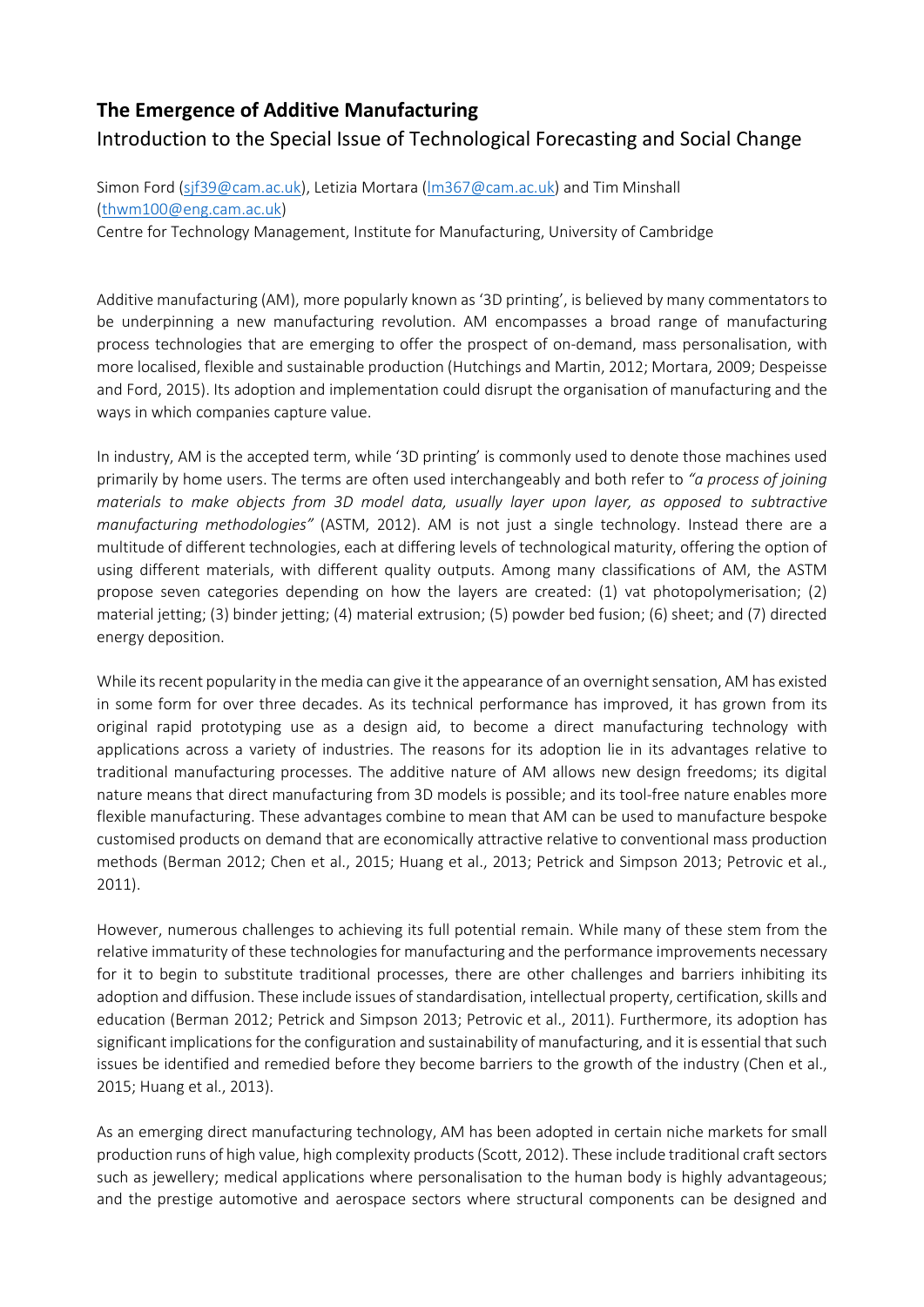produced with enhanced attributes (AM SIG, 2012; Lyons et al., 2012). In this latter application, a landmark moment for AM will soon be achieved when the GE LEAP engine enters production in 2016. After more than fifteen years of capability development, GE will launch an engine that includes radically redesigned fuel nozzles that take advantage of AM's design freedoms. Applying the technology creates a lighter engine that will deliver fuel savings, with reduced part complexity and greater durability. GE has bet on these technologies because it is now sure that reliability and safety will not be compromised. The range of applications is expected to grow rapidly as AM technologies improve and demonstrations such as the LEAP engine are made. This expectation is also leading to many nations developing explicit public technology strategies to help ensure that any barriers to the potential value capture from AM technologies are removed.

While researchers have made significant advances on the technical side of AM, our understanding of the socioeconomic consequences of AM's emergence lags behind. In setting out to produce this special issue, the questions we posed potential contributors sought to open up this domain to investigate the socioeconomic implications of this multi-purpose technology. A focus on the manufacturing landscape and the actors and interactions within the emerging AM ecosystem reflect the questions we have been asking ourselves as part of the 'Bit by Bit: Capturing the value from the digital fabrication revolution' project<sup>\*</sup> ([www.dfab.info\).](http://www.dfab.info/) 

- 1. How will additive manufacturing affect the manufacturing landscape?
- 2. What impacts could the diffusion of these technologies have on manufacturing firms?
- 3. How can firms become global leaders in this new age of digital manufacturing?

The contents of this special issue begin to answer these questions. There are a multitude of theoretical lenses and analytical perspectives that researchers can take to exploit this emerging phenomenon. It should come as no surprise then that there is great diversity represented in the selection of papers in this special issue, with contributors focusing on AM systems, organisations, business models, industries and supply chains as the units of analysis, and covering the consumer 3D printing, hearing aids, consumer goods and food sectors.

### The Contents of this Special Issue

 $\overline{a}$ 

- [The non-disruptive emergence of an ecosystem for 3D Printing —](http://www.sciencedirect.com/science/article/pii/S0040162515002681) Insights from the hearing aid [industry's transition 1989–2008](http://www.sciencedirect.com/science/article/pii/S0040162515002681) *Christian Sandström*
- [Investigating the feasibility of supply chain-centric business models in 3D chocolate printing: A](http://www.sciencedirect.com/science/article/pii/S0040162515002450)  [simulation study](http://www.sciencedirect.com/science/article/pii/S0040162515002450) *Fu Jia, Xiaofeng Wang, Navonil Mustafee and Liang Hao*
- [The complementarity of openness: How MakerBot leveraged Thingiverse in 3D printing](http://www.sciencedirect.com/science/article/pii/S0040162515002449) *Joel West and George Kuk*
- [Additive manufacturing for consumer-centric business models: Implications for supply chains in](http://www.sciencedirect.com/science/article/pii/S0040162515002437)  [consumer goods manufacturing](http://www.sciencedirect.com/science/article/pii/S0040162515002437) *Marcel Bogers, Ronen Hadar and Arne Bilberg*
- [From rapid prototyping to home fabrication: How 3D printing is changing business model](http://www.sciencedirect.com/science/article/pii/S0040162515002425)  [innovation](http://www.sciencedirect.com/science/article/pii/S0040162515002425) *Thierry Rayna and Ludmila Striukova*
- [An alignment approach for an industry in the making: DIGINOVA and the case of digital](http://www.sciencedirect.com/science/article/pii/S0040162515002292)  [fabrication](http://www.sciencedirect.com/science/article/pii/S0040162515002292) *Michael Potstada, Alireza Parandian, Douglas K.R. Robinson and Jan Zybura*
- [The cost of additive manufacturing: machine productivity, economies of scale and technology](http://www.sciencedirect.com/science/article/pii/S0040162515000530)[push](http://www.sciencedirect.com/science/article/pii/S0040162515000530) *Martin Baumers, Phill Dickens, Chris Tuck and Richard Hague*

Funded by the UK's Economic and Social Sciences Research Council, and the Engineering and Physical Sciences Research Council as part of the Digital Economy theme of the Research Councils UK.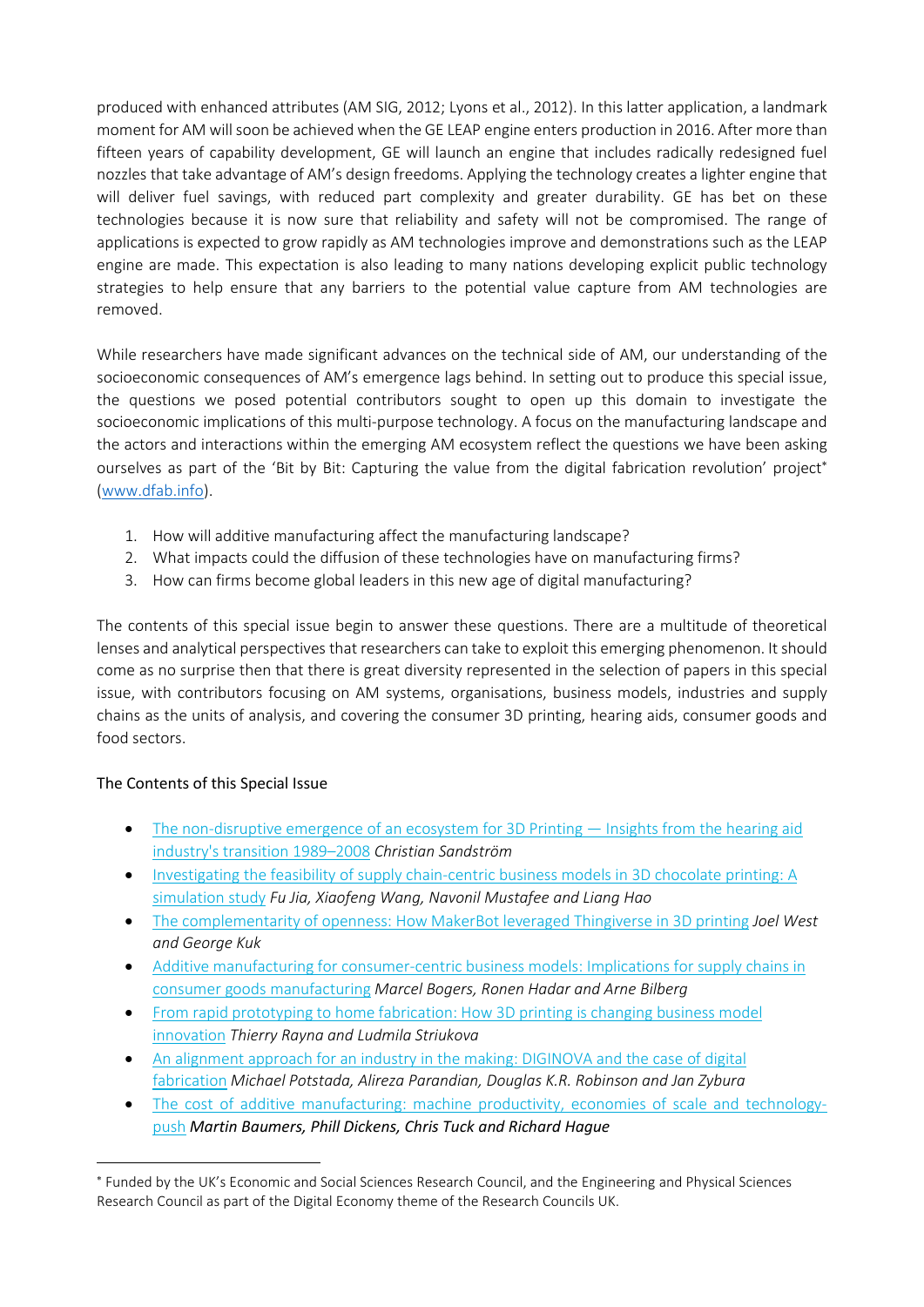Grand claims have been made about how AM will transform the global manufacturing system (A.T. Kearney, 2015; D'Aveni, 2015; Markillie, 2012). While AM can be considered as a direct substitute for traditional manufacturing processes, its current economic benefits primarily lie in the production of customised goods. In some organisations AM will be a direct substitute for existing manufacturing processes, while for others it will be complementary to existing production methods, or a means of market entry because of the way that it lowers the cost of small-scale customised production and enables market trials. The first case, organisations directly substituting AM for existing manufacturing processes, is considered by Sandström in his paper *"Adoption without Disruption - 3D Printing's impact on the Hearing Aid Industry"*. As an early adopter of AM, companies in the hearing aid industry experienced setbacks as they experimented with different technologies and approaches. Each of the major players was able to make the transition to AM. The benefits they felt were economic in that using AM reduced manufacturing costs and time, but not to the extent that it provided a radical shake-up of the industry.

While industrial activity builds on what has come before in terms of technologies, when new industries emerge based on novel technologies there is very often little existing structure. New ventures entering such industries face a barely populated landscape in which they must establish the value chains themselves. Then as the value chains become established, competition shifts towards specialisation and complementary offerings. The story of one of the key players in the emergence of the consumer 3D printing market, MakerBot Industries, is described by West and Kuk in *"The Complementarity of Openness: How MakerBot Leveraged Thingiverse in 3D Printing"*. Originating in the open source RepRap project, MakerBot was founded in January 2009 before later being acquired by Stratasys in June 2013. In their paper, West and Kuk discuss the strategic significance of "selective openness". While MakerBot's 3D printers began as open and hackable machines, they became increasingly more proprietary. Openness was retained through its online site for digital designs, Thingiverse, which continues to support the modification and hacking of design files uploaded by users through Creative Commons licenses.

Alongside the challenges that individual organisations face to build the business ecosystem there are also significant challenges of learning and coordinating with other actors in the ecosystem. While there is still significant variety being generated, the early exploration and experimentation phase gives way to another phase where experimentation is done with greater knowledge of the technical capabilities and market conditions. This is a point at which sufficient uncertainty has been reduced so that actors can make investments more efficiently and avoid costly mistakes. Knowledge exchanges occur through newly-formed industry associations, and policies and standards begin to be enacted that further help reduce uncertainty and steer resources along preferred paths. Potstada et al. describe an effort to develop coordination, the European Commission Framework Programme 7-funded Diginova consortium, in their paper *"An alignment approach for an industry in the making: Diginova and the case of Digital Fabrication"*. This consortium used a technology roadmapping approach to identify the most promising applications of digital fabrication technologies, the windows of opportunity for these, and their expected time to market. Additive manufacturing is one of four fabrication technologies identified by the consortium as most promising, alongside digital printing, printed electronics and human applications. The application of roadmapping provides a means through which expert stakeholders can gain intelligence on state-of-the-art technologies and market applications, obtain insights into future patterns of development, and begin to coordinate their strategies with other stakeholders.

As described earlier, a number of barriers exist to the wider application of AM. One of the principal barriers is cost, which is the central focus of the paper by Baumers et al., *"The cost of Additive Manufacturing: machine productivity, economies of scale and technology-push"*. Developing a production cost model for the manufacture of end-use metal parts sees them consider two different AM systems, Direct Metal Laser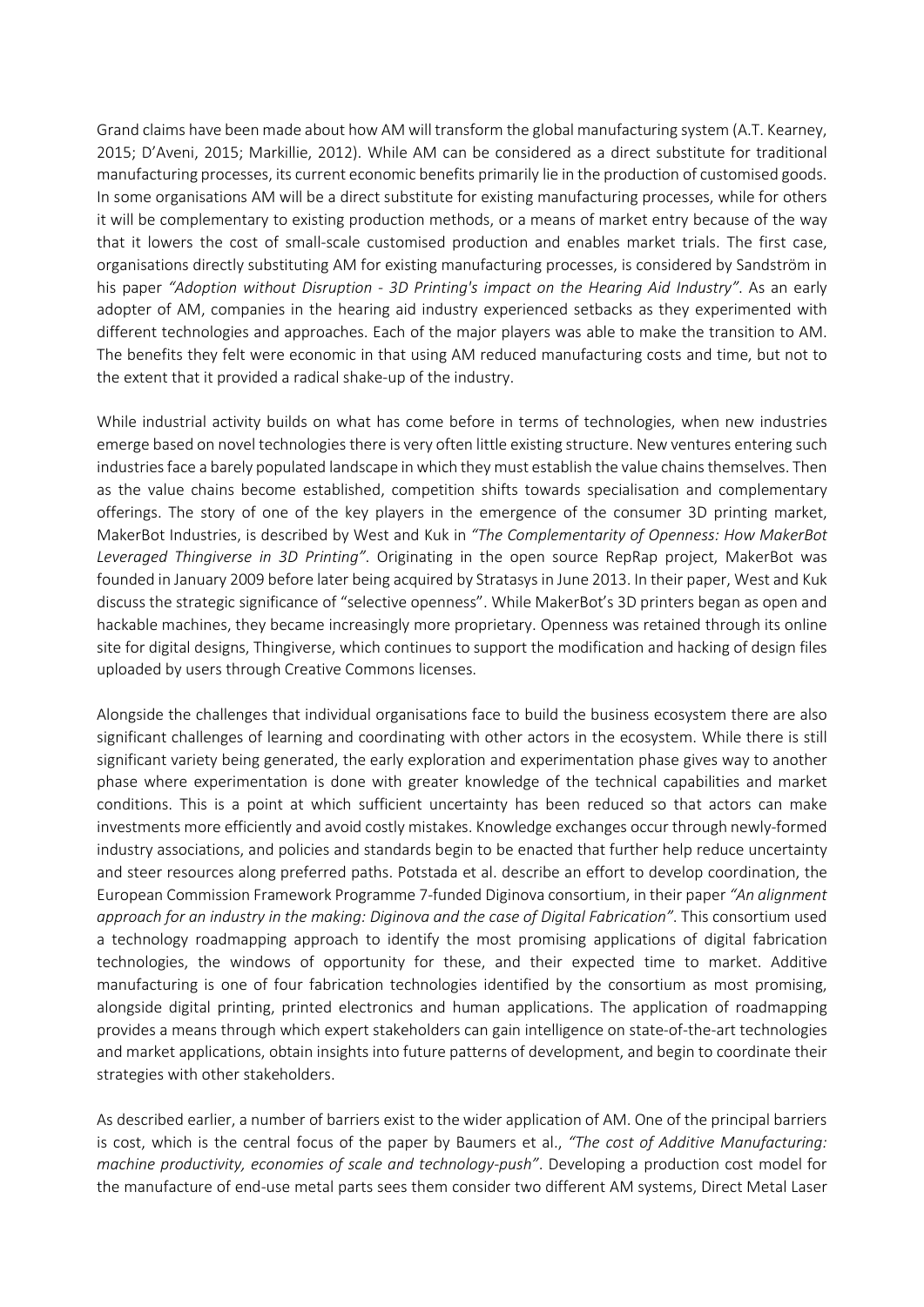Sintering (DMLS) and Electron Beam Melting (EBM). Their findings indicate that the purchase price of AM systems is not the most significant cost that need be considered, provided that AM deposition rates are sufficiently high for amortisation across production runs. Instead it is the operating costs that are of greater importance, with system productivity the principal cost driver in AM. Accordingly, improving deposition speed in combination with build volumes will deliver the greatest cost improvements. The signs of such improvements to system productivity lead the authors to believe that, contrary to popular belief, AM may not be at such a disadvantage in terms of economies of scale relative to traditional manufacturing processes.

The emergence of AM has significant implications for the business models of firms, both those that choose to adopt it and those that are impacted by its adoption by others. In this emerging industry, how does a new venture determine its business model? Such a question is considered in the context of the food industry by Jia et al. in their paper *"Investigating the Feasibility of Supply Chain-Centric Business Models in 3D Chocolate Printing: A Simulation Study"*. They use a modelling approach to evaluate the supply chain effects of chocolate manufacturers and retailers adopting an AM-based customisation strategy as part of their business models. Their model indicates that there could be a first-mover advantage in terms of strategic positioning and financial profitability to whichever applies the AM technology first.

When applied to rapid prototyping and rapid tooling, AM has provided cost benefits as it has enabled shorter design processes and more flexible manufacturing. However as Rayna and Striukova discuss in their paper *"From Rapid Prototyping to Home Fabrication: How 3D Printing is Changing Business Model Innovation"*, the application of AM for direct manufacturing and home fabrication will disrupt how value is created, delivered and captured. The authors describe how AM enables a rapid prototyping paradigm to be applied to the business model. Manufacturers using AM become more mobile and flexible in their value creation activities, being able to plan, design and test more rapidly. They also highlight the way in which AM allows the democratisation of manufacturing, pointing to the increased competition that will result from the rise of prosumers.

The topic of business models and prosumption is further considered by Bogers et al., this time in the case of an established consumer goods company, in their paper *"Business models for additive manufacturing: exploring digital technologies, consumer roles, and supply chains"*. They focus on how integrating AM into the company's business activities can affect customer involvement, along with its implications on the organisation of the supply chain. They clarify how the use of AM shifts value-adding activity from the manufacturer to the consumer, as it allows customisation and co-creation to occur. As a consequence, they propose that a consumer-centric business model in which AM is used can be complementary to traditional manufacturing-centric business models. Furthermore, the adoption of consumer-centric business models can lead to more decentralised supply chains. This can occur as online platforms providing access to digital design files allow the consumer to download, personalise and manufacture the products and components in their home or office.

#### Implications of the Special Issue and areas for future research

The core themes addressed by these seven papers reflect key gaps in knowledge relating to the emergence and diffusion of AM technologies, i.e. the challenge of integrating AM into existing industrial systems versus the challenges of applying AM to create new industrial systems; the strategies that should be adopted by existing firms and new entrants seeking to create and capture value from AM technologies; broad issues of business strategy and specific technical challenges.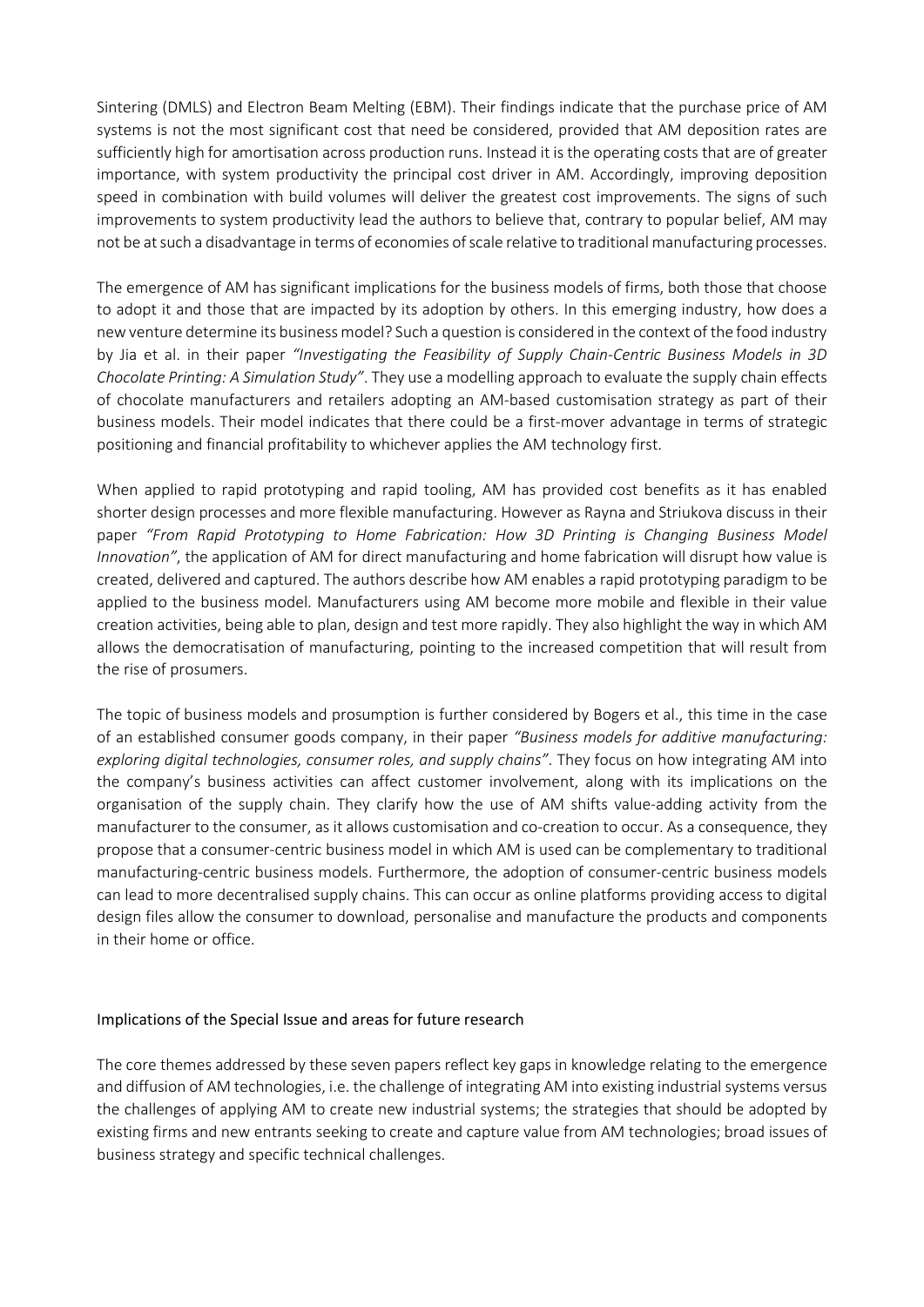Phaal et al.'s (2011) framework for mapping industrial emergence provides a useful means through which we can classify the papers in this special issue and aids the identification of knowledge gaps. The content of the papers in this special issue primarily falls in the value capture and context categories. Those papers within the value capture category have analysed business models (Bogers et al.; Jia et al.; Rayna and Striukova; West and Kuk), sales and marketing (Jia et al.), supply network (Bogers et al.), and operations (Baumers et al; Bogers et al.). Meanwhile papers considering the value context have covered Government policy and regulations and standards (Potsdada et al.) and industrial dynamics (Sandström).

Though each paper provides a valuable step forward, this is still very much the tip of the iceberg in research terms and numerous gaps in knowledge remain. Further research is needed to continue exploring how AM is changing industries, the economy and society. Hence, drawing on these SI papers and our own insights, Table 1 uses the categorisation of Phaal et al.'s framework to propose research questions that should be investigated in this domain.

| Category | Sub-<br>categories | Potential research questions                                                                          |
|----------|--------------------|-------------------------------------------------------------------------------------------------------|
| Value    | Market             |                                                                                                       |
|          |                    | What are the effects of AM on global manufacturing systems?                                           |
| context  | trends &           | What are the implications of AM on industrial sustainability?                                         |
|          | drivers            | How does the emergence of AM intersect with other political, economic, social,                        |
|          |                    | technological, legal and environmental?                                                               |
|          | Government         | What types of public policy are effective at supporting the emergence of AM?                          |
|          | policy             | What policies are necessary to ensure that sufficient AM skills are acquired within the<br>workforce? |
|          |                    | How can the distributed nature of AM support regional regeneration?                                   |
|          | Regulations        | How is the transition being made to the 3MF file format?                                              |
|          | & standards        | How are proprietary and open material standards affecting AM adoption?                                |
|          |                    | How are quality standards defined and upheld in a distributed AM landscape?                           |
|          |                    | Who has liability for AM-produced goods?                                                              |
|          | Industrial         | Who are the actors that are creating and capturing value and where in the AM                          |
|          | dynamics &         | ecosystem are they doing so?                                                                          |
|          | competition        | When and how have new entrants disrupted established industries through AM?                           |
|          |                    | In what circumstances have established companies maintained their competitive                         |
|          |                    | position through AM?                                                                                  |
|          | Customers          | How is AM enabling greater customer involvement in the manufacturing process?                         |
|          |                    | What are the different characteristics of AM prosumers and how are such prosumers                     |
|          |                    | using AM?                                                                                             |
| Value    | <b>Business</b>    | What types of business models are being adopted in the AM ecosystem and which of                      |
| capture  | models &           | these are proving more successful?                                                                    |
|          | strategies         | When and how does AM enable product-service business models?                                          |
|          |                    | How are companies responding to intellectual property rights disputes caused by AM?                   |
|          |                    | Under what circumstances does AM lower the barrier to market entry?                                   |
|          | Applications,      | What new products and services will be possible through AM?                                           |
|          | product &          | How have been/is being /will be customisation and personalisation applied through                     |
|          | services           | AM?                                                                                                   |
|          | Support            | How can AM be used for maintenance, repair, spare part and remanufacturing                            |
|          | services           | activities?                                                                                           |
|          |                    | How can the use of AM extend the life of products and components?                                     |
|          | Sales &            | What are customer perceptions of AM and how are they changing?                                        |
|          | marketing          | Where in the hype cycle are different categories of AM?                                               |
|          |                    | What price premiums can be achieved through the use of AM for personalisation?                        |
|          | Distribution       | How is AM changing mechanisms of distribution?                                                        |
|          |                    | How are retailers incorporating AM applications into their business models?                           |
|          |                    | How are online AM platforms and communities evolving?                                                 |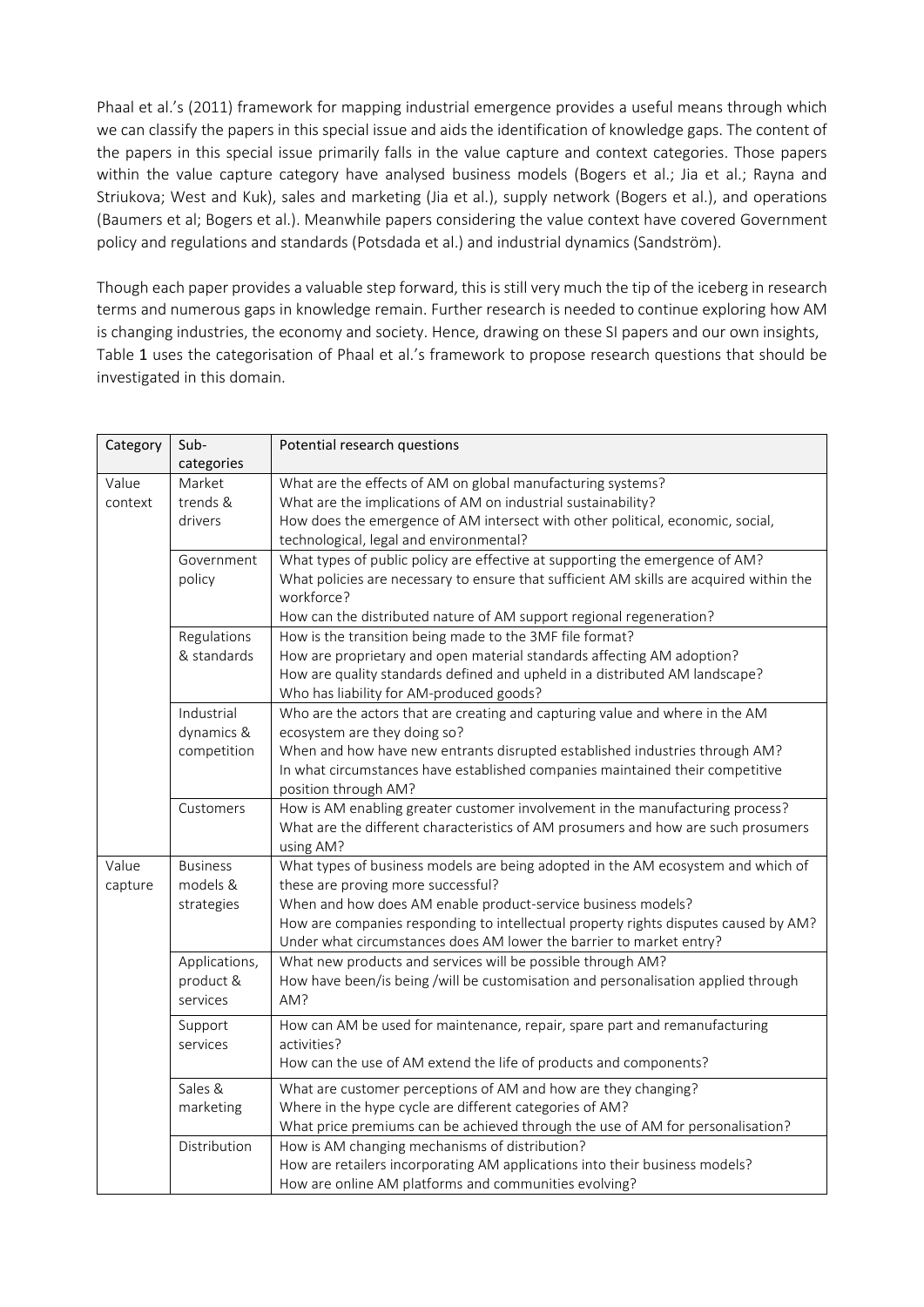|          | Operations    | What are the challenges to integrating AM into existing operations?                     |
|----------|---------------|-----------------------------------------------------------------------------------------|
|          |               | How is the automation of AM improving its cost efficiency?                              |
|          |               | How is AM being integrated into hybrid manufacturing systems?                           |
|          | Supply        | How is the application of AM changing the structure and complexity of supply            |
|          | networks      | networks?                                                                               |
|          |               | What types of suppliers are being disintermediated through the application of AM?       |
| Value    | Design        | What is design for AM and how can it be integrated with other design principles?        |
| creation |               | What types of applications are being redesigned to take advantage of AM design          |
|          |               | freedoms and why?                                                                       |
|          |               | How are designers' attitudes to AM changing?                                            |
|          | R&D           | How are engineers developing understanding of AM principles?                            |
|          |               | What factors determine whether companies should make or buy AM components and           |
|          |               | products?                                                                               |
|          |               | What effect will a greater understanding of material properties and the development     |
|          |               | of new materials have on the adoption of AM?                                            |
|          | Management    | What processes should companies use to certify AM components in specific sectors?       |
|          |               | Why are some organisations making the transition to AM and not others?                  |
|          |               |                                                                                         |
|          | Relationships | How is the adoption of AM changing the constellation of relationships within industrial |
|          |               | ecosystems?                                                                             |
|          |               | How is trust established in a distributed AM landscape?                                 |
|          | Resources     | What skills are needed to effectively use AM and how are they being acquired?           |
|          |               | How successful have crowdfunding-backed 3D printing companies been?                     |

*Table 1. Potential research questions relating to additive manufacturing*

The papers in this special issue also provide useful illustrations of the range of methodologies that can be used to address the remaining gaps, from historical analysis, to cost modelling and simulation. Developing a richer understanding of the multiple and interconnected issues affecting the on-going emergence and diffusion of AM technologies requires a diverse portfolio of research tools, and these papers will hopefully stimulate further research using a range of such tools.

Overall it is our hope that the papers in this special issue provide a useful contribution to this nascent area and that other researchers will be inspired to conduct studies of their own. The topics and sectors covered in this special issue are just a small sample of those that are open for investigation. As our proposed questions indicate, there are many exciting opportunities for academic research in this area, as AM technologies, its applications and ecosystem emerge in real-time.

## Acknowledgements

This work was supported by the Engineering and Physical Sciences Research Council [grant number EP/K039598/1].

## References

AM SIG, Shaping our national competency in additive manufacturing: Technology innovation needs analysis conducted by the Additive Manufacturing Special Interest Group for the Technology Strategy Board, Technology Strategy Board Knowledge Transfer Network Special Interest Group on Additive Manufacturing (2012).